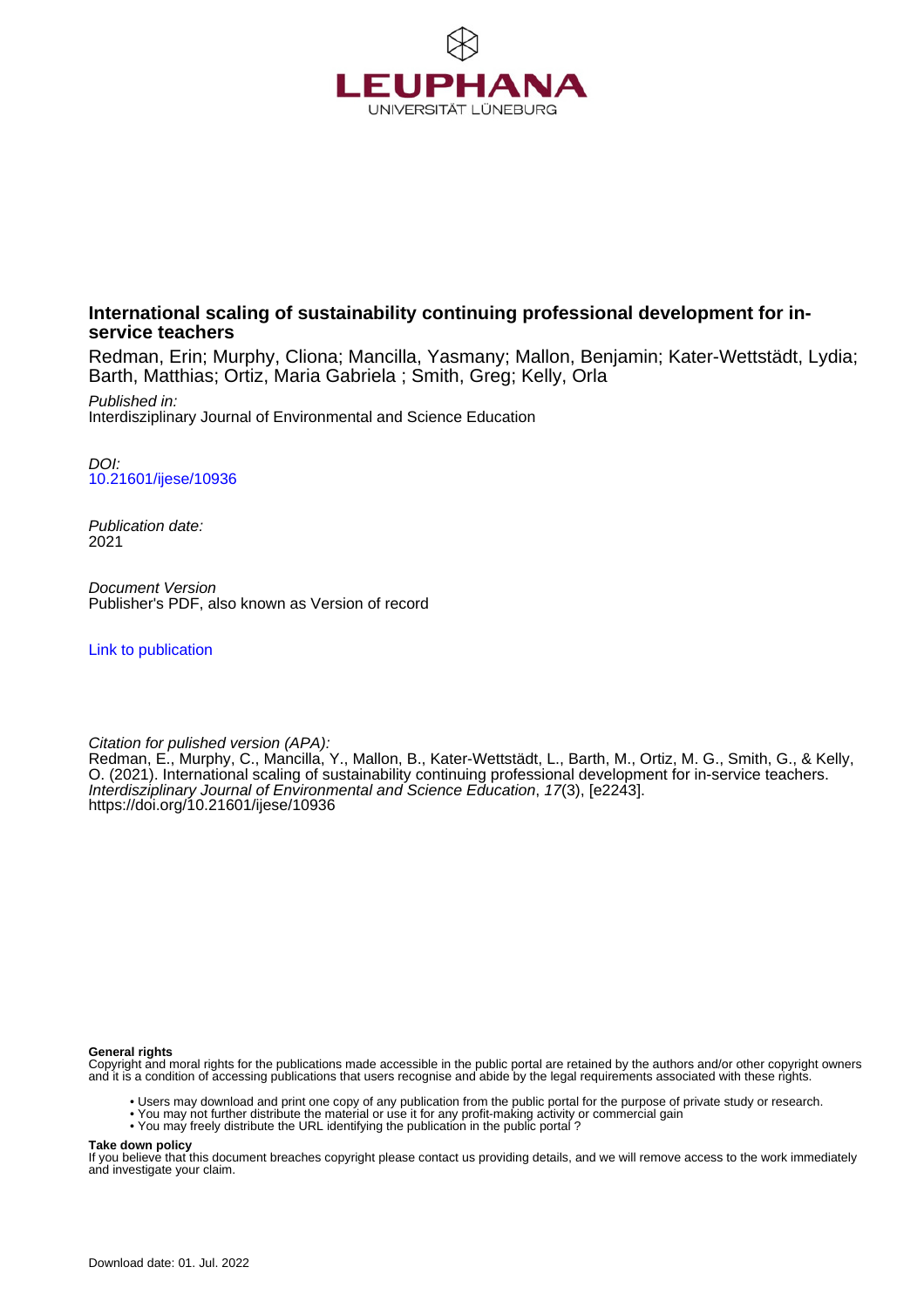

# **International Scaling of Sustainability Continuing Professional Development for In-Service Teachers**

# [Erin Redman](javascript:;)1\*, [Cliona Murphy](javascript:;)2, [Yasmany Mancilla](javascript:;)3, [Ben Mallon](javascript:;)2[, Lydia Kater-Wettstaedt](javascript:;)4, [Matthias](javascript:;)  [Barth](javascript:;)<sup>4</sup>, Maria [Gabriela Ortiz](javascript:;)<sup>3</sup>, [Greg Smith](javascript:;)<sup>2</sup>, [Orla Kelly](javascript:;)<sup>2</sup>

<sup>1</sup>University of Wisconsin-Stevens Point, UNITED STATES

<sup>2</sup> Dublin City University, IRELAND

<sup>3</sup> Tecnologico de Monterrey, MEXICO

<sup>4</sup> Leuphana University Lüneburg, GERMANY

\*Corresponding Author: eredman@uwsp.edu

Citation: [Redman,](javascript:;) E., [Murphy,](javascript:;) C., [Mancilla, Y](javascript:;)., [Mallon,](javascript:;) B., [Kater-Wettstaedt,](javascript:;) L., [Barth,](javascript:;) M., [Ortiz M](javascript:;). G., [Smith,](javascript:;) G., & [Kelly,](javascript:;) O. (2021). International scaling of sustainability continuing professional development for in-service teachers. Interdisciplinary Journal of Environmental and Science Education, <sup>17</sup>(3), e2243. https://doi.org/10.21601/ijese/10936

| <b>ARTICLE INFO</b> | <b>ABSTRACT</b>                                                                                                                                                                                                                                                                                                                                                                                                                                                                                                                                                                              |
|---------------------|----------------------------------------------------------------------------------------------------------------------------------------------------------------------------------------------------------------------------------------------------------------------------------------------------------------------------------------------------------------------------------------------------------------------------------------------------------------------------------------------------------------------------------------------------------------------------------------------|
| Received:           | Continuing professional development (CPD) offers a strong opportunity to transform schools quickly                                                                                                                                                                                                                                                                                                                                                                                                                                                                                           |
| 25 January 2021     | enough to support today's students in developing the capacity to address urgently needed<br>sustainability solutions. While there have been some efforts in these directions, so far attempts have                                                                                                                                                                                                                                                                                                                                                                                           |
| Accepted:           | not been made to demonstrate whether these approaches to sustainability CPD can be scaled up<br>internationally to the level necessary to meet the need to integrate sustainability across subjects and                                                                                                                                                                                                                                                                                                                                                                                      |
| 1 May 2021          | grade levels. Through this multi-national collaboration, we shared a model and implemented it across<br>three very different contexts. The results of this two year project are reported and the important<br>contextual factors for the competence development of teachers are identified. The model utilized<br>here demonstrated success despite significant barriers at each implementation site. We identify<br>three universal features that will create transformative sustainability CPDs: 1) Sufficient contact<br>hours 2) Solutions not problems and 3) Competencies not content. |

Keywords**:** sustainability education, continuing professional development, in-service, 17 scaling solutions, education for sustainable development

# **INTRODUCTION**

The needed transformations towards sustainability require that teachers understand sustainability challenges and can effectively engage their students in education for sustainable development (Frisk & Larson, 2011; Vare et al., 2019). Primary and secondary schools are formative environments for building the capacity of future generations to grapple with complex sustainability challenges and develop solutions to issues such as global health, social justice, poverty and economic disparities, extreme weather events and species extinctions. Programs focused on teacher education for sustainability predominantly refer to the education of undergraduate, university students (e.g., pre-service teachers) (Archambault,

Hartwell, Frisk, & Hale, 2012; Ferreira, Ryan, & Tilbury, 2006; Nousheen, Zai, Waseem, & Khan, 2020; Murphy & Smith, 2012; Bürgener & Barth, 2018).

Although sustainability programs are primarily targeting pre-service teachers, research on educational change has found that pre-service teachers are more likely to adopt the practices of their new schools, rather than changing the educational approaches of their schools or colleagues (Popova, Evans, Breeding, & Arancibia, 2018). This leaves a significant gap between the desire to integrate ESD in primary and secondary schools today and the actual implementation of sustainability activities in schools. Consequently, the needs of

Copyright © 2021 by Author/s and Licensed by Veritas Publications Ltd., UK. This is an open access article distributed under the Creative Commons Attribution License which permits unrestricted use, distribution, and reproduction in any medium, provided the original work is properly cited.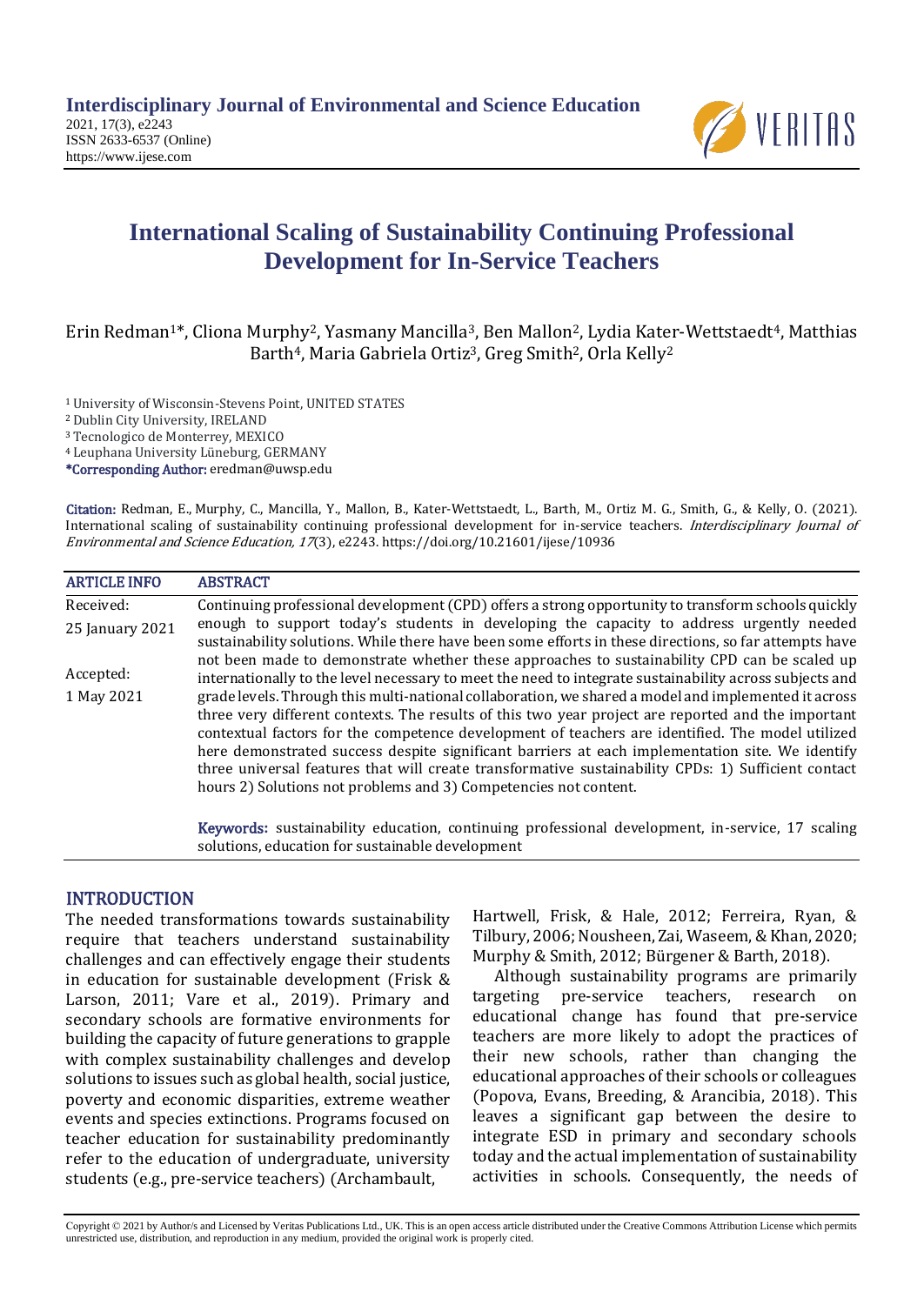teachers already working in schools (e.g., in-service teachers) need to be addressed, as they are the experts for their school, their colleagues, their environment and their students and knowledge about the system is a necessary pre-condition to implement new practices and motivate and convince others to engage (Biasutti, Concina, & Frate, 2019).

Many researchers have found that the practical implications and relevance of ESD is not clear for the education professionals that are often expected to adopt this approach into their curriculum and practice (Redman et al., 2018; Vare et al., 2019). Complex sustainability issues, such as climate change and globalisation, require that teachers understand different cultural perspectives and can negotiate different points of view regarding critical 21<sup>st</sup> century challenges (Biasutti et al., 2019; Plutzer et al., 2014). Adequate professional development could be a strong support to address these needs and implementing effective ESD in school systems. It has the potential to qualify in-service teachers as leaders of learning and educational change. Continuing professional development (CPD) programs provide opportunities for teachers to engage with novel pedagogies and have been suggested as a key mechanism for improving teacher self-efficacy ( Redman, Wiek, Redman, 2018; Murphy, Smith, Mallon, & Redman, 2020). While there is great potential for creating positive change through CPD, most programs fail to engage teachers in tangible and interactive ways, hindering translation to new classroom practices and curricula. A recent review of CPD programs found that most (over 90%) are still one-off, stand-alone workshops that are overly theoretical and use outdated 'sit and get' methodologies (Darling-Hammond, Wei, Andree, Richardson, & Orphanos, 2009; Popova, Evans, & Arancibia, 2016). In response to the shortcomings of one-off CPD programs, education and sustainability scholars have been developing, piloting, and evaluating long-term, intensive, real-world, hands-on approaches to CPD (Murphy, Smith, Varley, & Razı, 2015; Redman et al., 2018). One such program was created by sustainability scholars at Arizona State University and piloted across the United States. Some key features of this CPD is that teachers apply in teams, co-develop and implement school-wide projects, and collaborate with sustainability leaders in the community to demonstrate sustainability solutions through real-world opportunities (Redman et al., 2018).

While the model laid out in Redman et al. (2018) showed promise, the question remained whether it points towards a generalizable, scalable approach to sustainability CPD. The urgency of our sustainability challenges and the delay between education and

action means that successful and impactful approaches to sustainability CPD, addressing the scale and scope of the needs of teachers, need to be implemented quickly and at scale. But transferring and scaling programs which were successful in one particular time and context is a challenging and fraught enterprise, historically littered with failure (Rogers, 2003). This paper describes a two-year effort to create and implement an internationally scalable model for Sustainability CPD and reports on its impact. The CPD program was implemented in Germany, Mexico, and Ireland. All the CPD facilitators were based in local universities. In Mexico and Germany partnerships with the local governments were forged and the local municipalities took the lead on teacher recruitment, which meant that the partner organizations contacted the schools, rather than the CPD facilitors. In Ireland, the CPD facilitators contacted administrators at dozens of primary schools to recruit teachers. In each location, teachers were provided with meals, stipends, and certified professional development hours. This project sought to understand the aspects of sustainability CPD that can be scaled internationally, while also differentiating the scalable features from the contextspecific, place-based aspects. To evaluate the CPD impact and effectiveness, the team employed a mixed methods approach, gathering the experiences and perspectives of those teachers participating in the CPD. The research team undertook a series of semistructured interviews with teachers that participated in the 2-year CPD programme as implemented in Germany, Mexico and Ireland. These interviews explored what actions were taken in the curriculum and on campus to advance sustainability and were supplemented by pre- and post-program surveys, which explored any changes in teachers' reported levels of efficacy in teaching ESD in their classrooms.

#### BACKGROUND

In 2017 the Global Consortium for Sustainability Outcomes (GCSO) awarded funding to the project Sustainability Education: Continuing Professional Development for School Teachers and Faculty, a joint initiative between Arizona State University (ASU), Dublin City University (DCU), Hong Kong University of Science and Technology (HKUST), the Instituto Tecnológico y de Estudios Superiores de Monterrey (ITESM), and Leuphana University Lüneburg. This collaboration was able to bring together a group of leading scholars and practitioners of sustainability education in a joint effort to design and simultaneously implement a scalable, generalizable model for sustainability CPD. Implementation took place in three countries (Germany, Ireland, and Mexico), with 108 in-service teachers participating.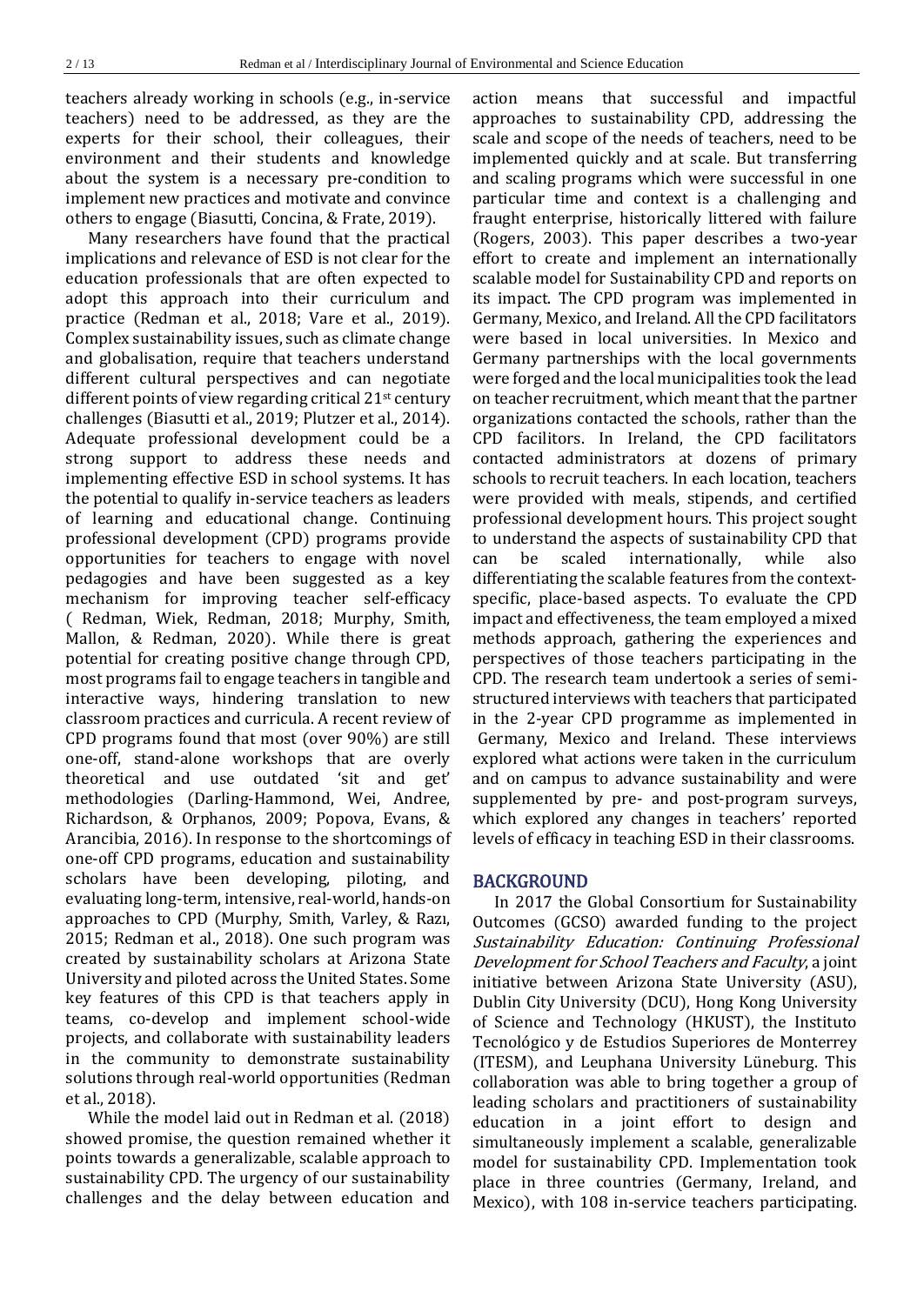The context and local teams of implementers are briefly described.

### Ireland: Dublin City University

The team from DCU brought expertise and experience in implementing professional development focused on science and citizenship education with in-service teachers as well as with pre-service teachers on undergraduate and graduate programs. The lead implementers on this team were three associate professors in Science Education and one post-doctoral scholar. Three of the collaborating faculty had been practicing K-12 teachers prior to working in higher education. The Irish primary science curriculum (DES, 1999) emphasizes an inquiry-based approach to teaching and learning science that is grounded in a social constructivist framework. The curriculum highlights the importance of providing students with opportunities to develop scientific concepts and skills through applying skills typically used by scientists. The content of the Irish primary science curriculum is amenable to the integration of sustainable development issues. However, despite evidence that sustainability issues can be integrated across the curriculum (Ruane, Horgan & Cremin, 1999; McGarr, 2010; NCCA, 2006), this is rarely being done for a variety of reasons (Bryan & Bracken, 2011; McCormack & O'Flaherty, 2010). Inquiry-based science education was the entry point for the teachers and CPD implementers to begin their conversations on sustainability.

# Mexico: Instituto Tecnológico y de Estudios Superiores de Monterrey

ITESM is a private technical university located in Monterrey, Mexico. On this project, three professors from the School of Engineering and Sciences were the lead CPD implementers; as well as a project specialist, a biologist and a doctoral student, and two undergraduate students of the degree program of Engineering in Sustainable Development. This team with its engineering focus had a strong background in the environmental and technical sciences and brought that strong STEM perspective with them to the sustainability CPD. In addition, the context for sustainability for Mexican teachers is environmental science. The local support for that program from the Santa Catarina (local municipality) government was based on the interest of the coordinator of the environmental agenda, which is why the environmental aspects of sustainability were the focus of their approaches. The environmental tailoring doesn't fully encompass the holistic array of sustainability, however, the engineering faculty created and delivered innovative science education

curriculum and pedagogies to teachers and ultimately classrooms.

### Germany: Leuphana University of Luneburg

The team at Leuphana brought in their expertise from undergraduate and graduate programs in teacher education in which education for sustainability is fully implemented in their preservice curricula. The team of implementers consisted of an advising faculty member, a postdoctoral scholar, and a PhD student. In Germany, each state has their own education governmental department and in Lower Saxony, the state in which this CPD was conducted, sustainability was integrated as one of the overarching learning domains in the latest curriculum reform. However, it was not specified for the different subjects, which means that there is no clear distribution of responsibility to systematically implement ESD in the teaching practice. Teachers in Lower Saxony are presented with opportunities for CPD. In general, participation is obligatory, but it is not specified in frequency or hours, and no extrinsic incentives are in place. Therefore, it could happen that teachers go their entire careers with participating in only few CPD. Similar to Ireland and Mexico, the teachers and facilitators gravitated towards environmental aspects of sustainability, in a large part due to the long history of environmental education in Germany.

# DESIGNING A SCALABLE MODEL FOR SUSTAINABILITY CPD

Via a series of virtual meetings, culminating in an in-person workshop, the international team of experts crafted a shared framework for applying sustainability CPD across multiple, diverse contexts. This drew heavily on research which has identified some key characteristics for successful CPDs including active learning, opportunities for teachers to engage in leadership roles, extended duration including initial face-to-face training, collective participation, and administrative buy-in (Desimone, Porter, Garet, Yoon, & Birman, 2002; Garet, Porter, Desimone, Birman, & Yoon, 2001; Murphy et al., 2015). In addition, linking participation in CPD to incentives for the teachers, such as promotion or salary implications, is associated with positive outcomes (Popova et al., 2018). While many of these best practices for CPD are applicable to a wide range of subjects; there are some practices which the team identified as particularly critical to sustainability programs.

First, sustainability is *dynamic*, so the program needs to go beyond providing and reviewing a 'handbook' or 'curriculum guide.' Rather sustainability CPD should focus on targeting critical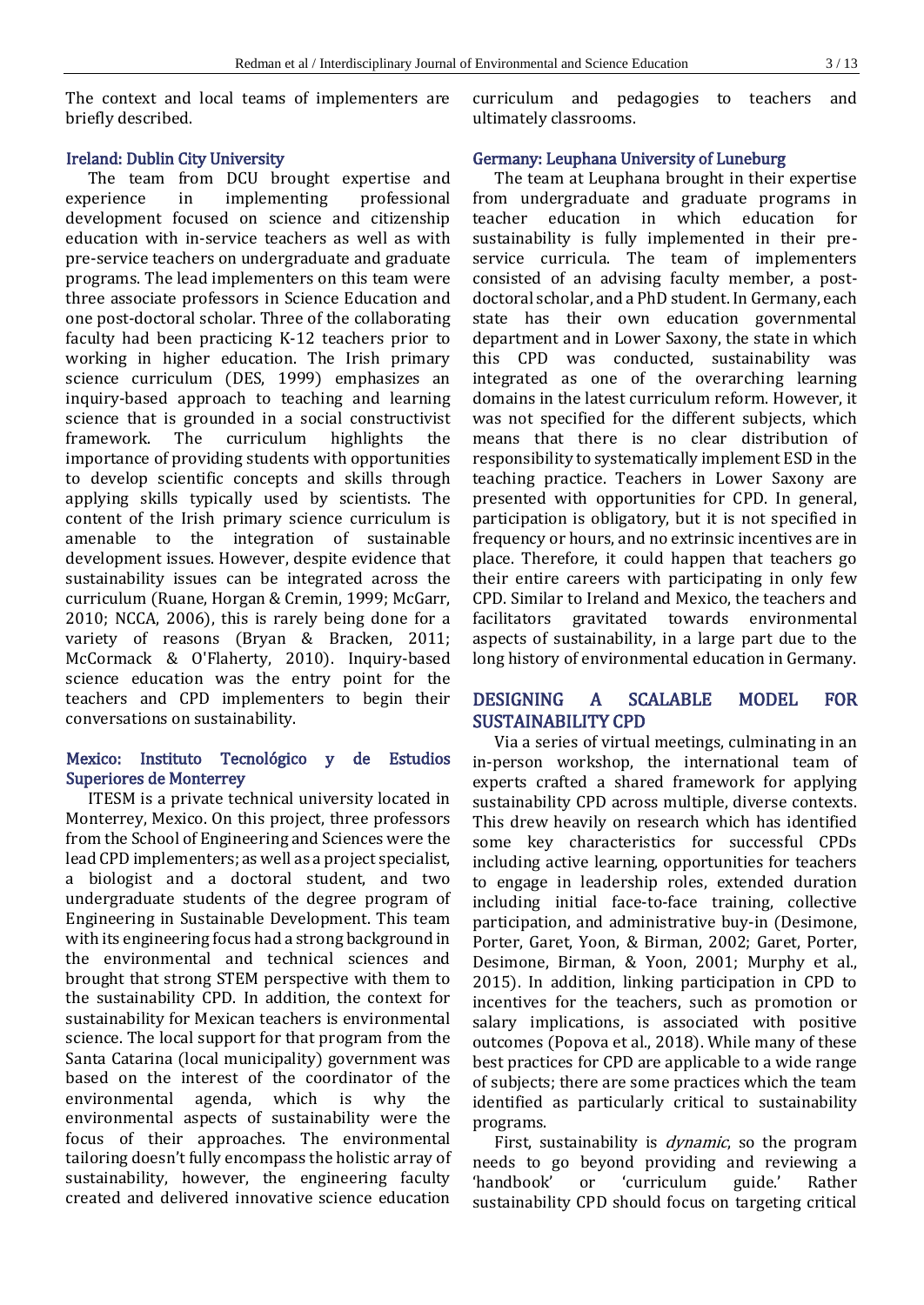knowledge, skills, values, and attitudes that enable the learner to understand and interpret the changing scene of sustainability (de Haan, 2006). In this sense, sustainability CPD is meant to target the teachers as adult learners and build their competence in sustainability, rather than viewing teachers as purveyors of activities to their students. Second, sustainability education is about more than just learning, or enhanced knowledge, it involves empowering the learner to take action and create positive change in the real world (Almers, 2013; Frisk & Larson, 2011; Vare et al., 2019). Many researchers have found that when sustainability programs focus on global problems, students can feel disempowered and can even emotionally distance themselves from the material (Boone, 2015; Frisk & Larson, 2011), therefore sustainability CPD needs to enable teachers to take these emotional, motivational challenges into account and to include locally and for student relevant challenges and actionable solutions.

### General Features

Using the model described in Redman et al. (2018) and place-based experiences as the starting point the team agreed on five broad principles, that were applicable to sustainability CPD regardless of the context.

1. Teachers attend in **teams** (2 or more teachers from a school) so that organizational change is fostered and that barriers associated with oneperson leading school projects would be overcome. Participation of teams is a greater investment and thus commitment of schools which in turn would make teachers participation more visible and acknowledged in their respective school.

2. The CPD is **long-term and intensive**, including over 50-hours of face-to-face workshops over the course of three to six months. This intensity allows for deeper learning on sustainability and the duration enables teachers to translate their knowledge into practice in between workshop sessions.

3. The program targets the development of  $key$ sustainability competencies for the teachers, rather than focusing on a thematic topic or subject. Through a competencies-based approach, the concept of sustainability could be integrated into visual arts, history, mathematics, science, literature, philosophy, and many other curriculum areas. The key competencies on which the CPD focused included: systems thinking; future thinking; values thinking; strategic action; and, stakeholder engagement. In taking future thinking as an example for interdisciplinary learning, in a history class one could talk about path dependency based on historical context (e.g., the treatment of black people in America), whereas in art students could draw or

paint an image related to a vision for sustainability futures, and in science they could present cases for responsible innovation of biotechnology for future sustainability innovations.

4. Teachers connect with **local and regional** sustainability leaders through field trips and guest speakers. Through these experiences, teachers see, touch, and feel sustainability in action and also create a network of sustainability leaders that can help support as they launch their sustainability initiatives. It was emphasized that the sustainability field trips and guest speakers would represent a holistic view of sustainability, including art, social justice, civic engagement, community leadership, and social entrepreneurialism.

5. Each team of teachers work together to develop and **implement a school project**, with small seed funding provided to each school (funded by GCSO). Throughout the professional development the teachers were to envision what a sustainable school looks like and how they can be part of the process in leading the transition. The sustainability project was the first step on this envisioned sustainability trajectory, with other milestones discussed on the path towards sustainability.

## Transmission-Translation-Transformation (3T) Model

Implementing this international program, with an emphasis on locally relevant content was intentional and is necessary for empowering teachers and students to act at where they live, teach, and learn (feature 4 above). An example of an aspect with huge variability between the CPD implementation sites was the timing and frequency of face-to-face workshops (e.g., after school for 2-hours or a weekend retreat for 8 hours). Therefore, a generic framework of transmission-translationtransformation was proposed to individually structure each CPD (Figure 1), with variable hours during and between each phase.

During the transmission phase, the CPD facilitators engaged the teachers in hands-on lessons that were prepared for primary school students and ready to be used by the teachers in their classrooms as-is. These activities were introductory lessons targeted for primary school learners and shared with the teachers. The transmission phase focused on providing teachers with the opportunity to explore existing resources and supporting the delivery of sustainability-related activities and lessons that are ready for primary school learners. As part of the transmission phase, they were asked to implement one activity and reflect on the experience.

In the translation phase, the focus was on more complex sustainability issues that would equip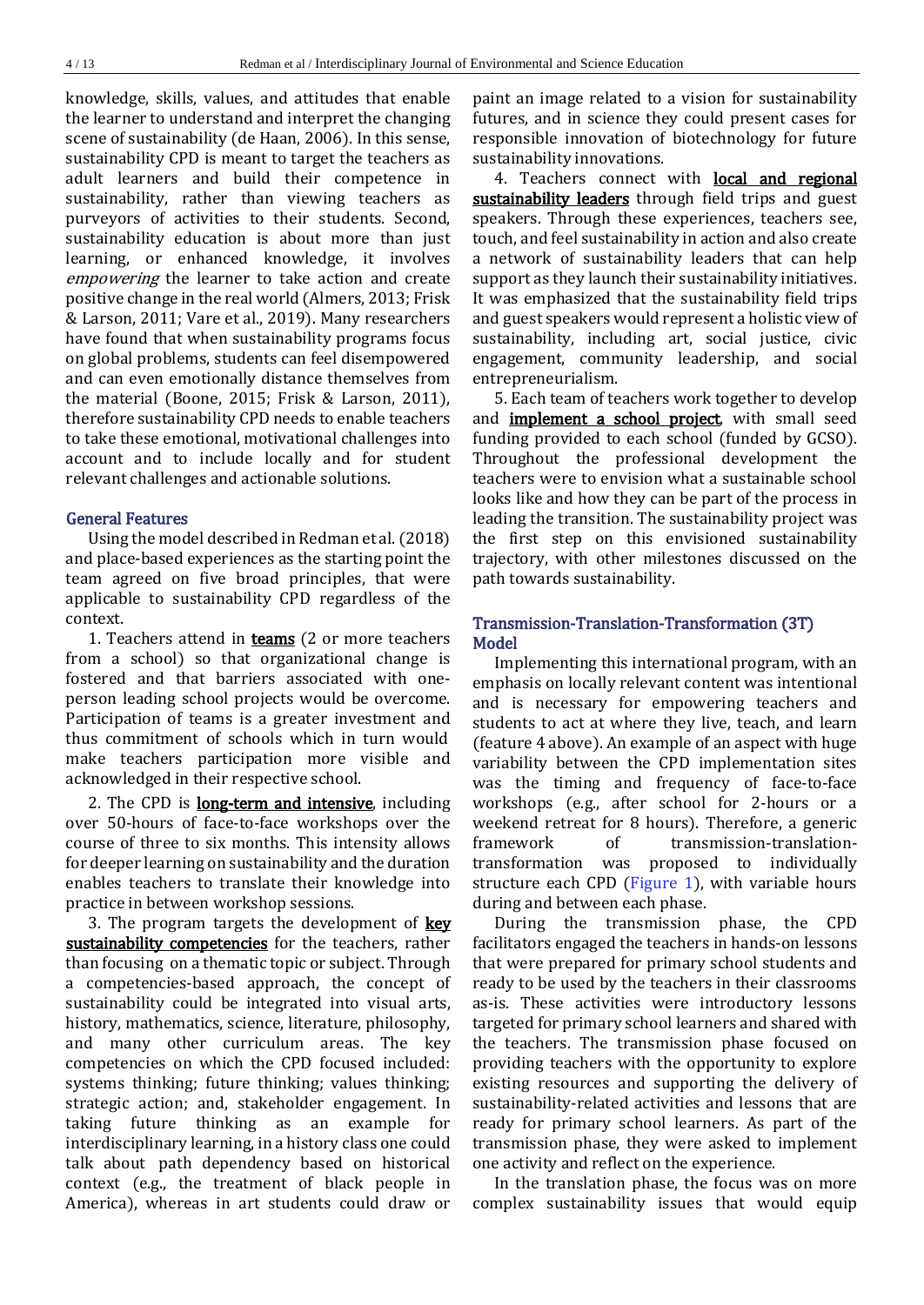

Figure 1. Timing and duration of 3T Model

teachers with a deeper knowledge and skill set. The translation phase focused on engaging the adult learner (the teacher) in complex sustainability issues, through a series of activities offering a deep engagement with sustainability competencies. These issues, such as urban resilience and climate change adaptation, are presented in their full complexity, and are targeted for the teachers as adult-learners and leaders in the classroom. With this deeper understanding, it was anticipated that the teachers would have the knowledge and skills to translate these complex issues into their classroom practice in an age-appropriate and pedagogically sound manner. Going beyond surface knowledge of sustainability during the translation phase is a critical part of preparing teachers to bring an ever-changing array of sustainability topics into the classroom in the future.

During the transformation phase, teachers are expected to integrate the knowledge and skills gleaned over the last six months to develop a vision for sustainability in their schools and to execute a project that would put them on a path towards that vision. The transformation phase largely happens within the teachers' schools and classrooms, as they develop and implement sustainability-related action plans with school stakeholders. The community symposium is an event that recognizes the hard work of the teachers and children and engages the school community in the sustainability projects. It is a critical part of positioning the teachers as leaders in sustainability and supporting organizational change for sustainability across the school. It is also an

opportunity to reach out for a broader audience and a building block for network activities.

#### Pre-program Differences

Due to the long-term program design, we were able to adjust to the teachers' specific needs throughout the program to address questions they had while implementing activities during the transmission phase, for example. However, prior to the program starting, it was necessary to evaluate the teachers' pre-program knowledge, skills, confidence, and interests, to develop a CPD programme that would be centered on teachers' individual knowledge and competencies. Teachers were asked to take a preprogram survey with questions about their knowledge, confidence, experience, and skills in educating for sustainability. Whilst recognizing the significant differences in participating teachers in each country, attributed to the differing professional development systems in each country, this survey revealed many differences between the countries The teachers in Germany had significantly more confidence in their ability to educate for sustainability and reported that they currently frequently teach sustainability. As you can see from Table 1 (below), 100% of the teachers in Germany indicated that they either frequently or occasionally teach about sustainability In contrast, almost 40% of teachers in Mexico and 61% of teachers in Ireland indicated that they either were not sure whether they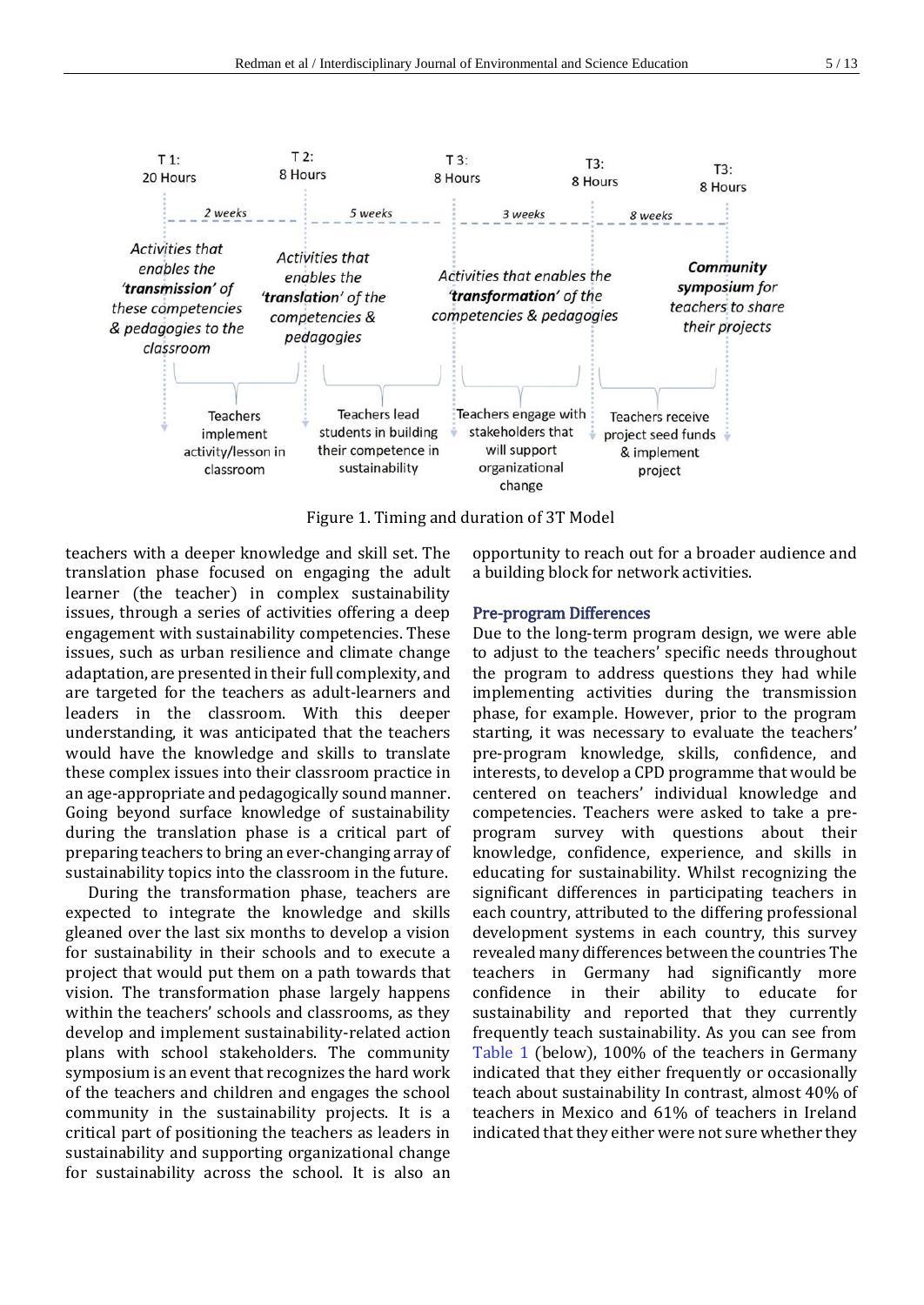| Country (No of |                                              | Yes.                                    |                                                    |                                                             |                                                          |
|----------------|----------------------------------------------|-----------------------------------------|----------------------------------------------------|-------------------------------------------------------------|----------------------------------------------------------|
| participants)  | Yes, I frequently<br>teach<br>sustainability | occasionally<br>teach<br>sustainability | Yes, one-time<br>$\mathbf{I}$<br>on sustainability | Maybe, although<br>taught a lesson I am not exactly<br>sure | No, I have never<br>taught a lesson<br>on sustainability |
| Mexico (59)    | 22%                                          | 14%                                     | 17%                                                | 19%                                                         | 29%                                                      |
| Ireland (28)   | 4%                                           | 18%                                     | 18%                                                | 50%                                                         | 11%                                                      |
| Germany (7)    | 57%                                          | 43%                                     | 0%                                                 | $0\%$                                                       | $0\%$                                                    |

Table 1. "Have you taught a sustainability lesson in the past?"

Table 2. Percentage who somewhat or strongly agree with the following statements

| Country | feel<br>confident  | to | teach<br>about | I have sufficient knowledge to teach about sustainability |
|---------|--------------------|----|----------------|-----------------------------------------------------------|
|         | sustainability (n) |    |                | (n)                                                       |
| Mexico  | 54\% (59)          |    |                | 32% (59)                                                  |
| Ireland | 29% (28)           |    |                | $0\%$ (28)                                                |
| Germany | $100\%$ (7)        |    |                | $85\%$ (7)                                                |

had or never have taught a lesson on sustainability in the past. Given the relatively small number of teachers that participated in Germany, it is possible that the high knowledge and engagement in sustainability prior to the CPD is result of selfselection, meaning that teachers that choose to be in the CPD did so due to a long-standing commitment to educating for sustainability.

In further investigating how comfortable and familiar teachers were (prior to the program) with educating for sustainability, the survey asked the teachers to self-rate their confidence and knowledge. Again, the contrast between Germany and Ireland and Mexico is apparent, with 100% of German teachers indicating that they feel confident about teaching sustainability, even before starting the sustainability CPD. The results presented in Table 2 are from participants that completed the surveys in full, partially completed responses were discarded. The pre-program results also demonstrated a gap in knowledge for teachers in Ireland, where none of the teachers reported that they believed they had sufficient knowledge to teach about sustainability.

These represent some of the contextual differences in the starting points of the program. The implementers adjusted, with the Ireland team starting with basic concepts, like the three pillars of sustainability, and the Germany team launching into future-oriented competencies. There was, however, one thread that was consistent in all locations, the interest in sustainability as a form of environmental education. While it is the belief of the authors that sustainability is an interdisciplinary field, focusing on the interconnected concepts of social justice, economic opportunity, mental health, physical health, and inclusion practices, it is clear that respondents entered the program with the environmental focused concepts.

# INTERNATIONAL IMPLEMENTATION

### Ireland: Dublin City University

The first year of the CPD the workshops took place over the course of a six-month period during eight, three-hour evening workshops, in addition to three full days during which substitute cover was provided (which was a challenge to obtain for some). For teachers travelling to the university to participate in the workshops, the after school hours posed challenges in terms of traffic and family commitments. A further challenge identified by the teachers in the first year of the CPD programme was that they felt the CPD was spread out over two academic terms and therefore was disjointed. They recommended that future iterations of the CPD would be rolled out over a shorter period. Considering the challenges identified by the teachers in the first year of the CPD, the second year of the CPD was modified. It was rolled out over a four-month period with fewer gaps between the workshops. The two-day long workshops took place at the weekends rather than during the week, so that substitute leave was no longer an issue, and the time of the evening workshops was changed to suit the teachers. Despite these changes, enrollment declined from 19 participants in the first year to 10 in the second.

With the strong background of the implementers in science education, the content of the CPD focused on developing learners' understanding of the role science plays in addressing societal challenges. Learners were provided with opportunities to reflect on and discuss a range of socio-scientific issues (SSIs), including climate change; renewable energy; choices we make when buying products and the impact of these choices in terms of plastics and pollution. The learners delved into these topics and were encouraged to consider scientific evidence to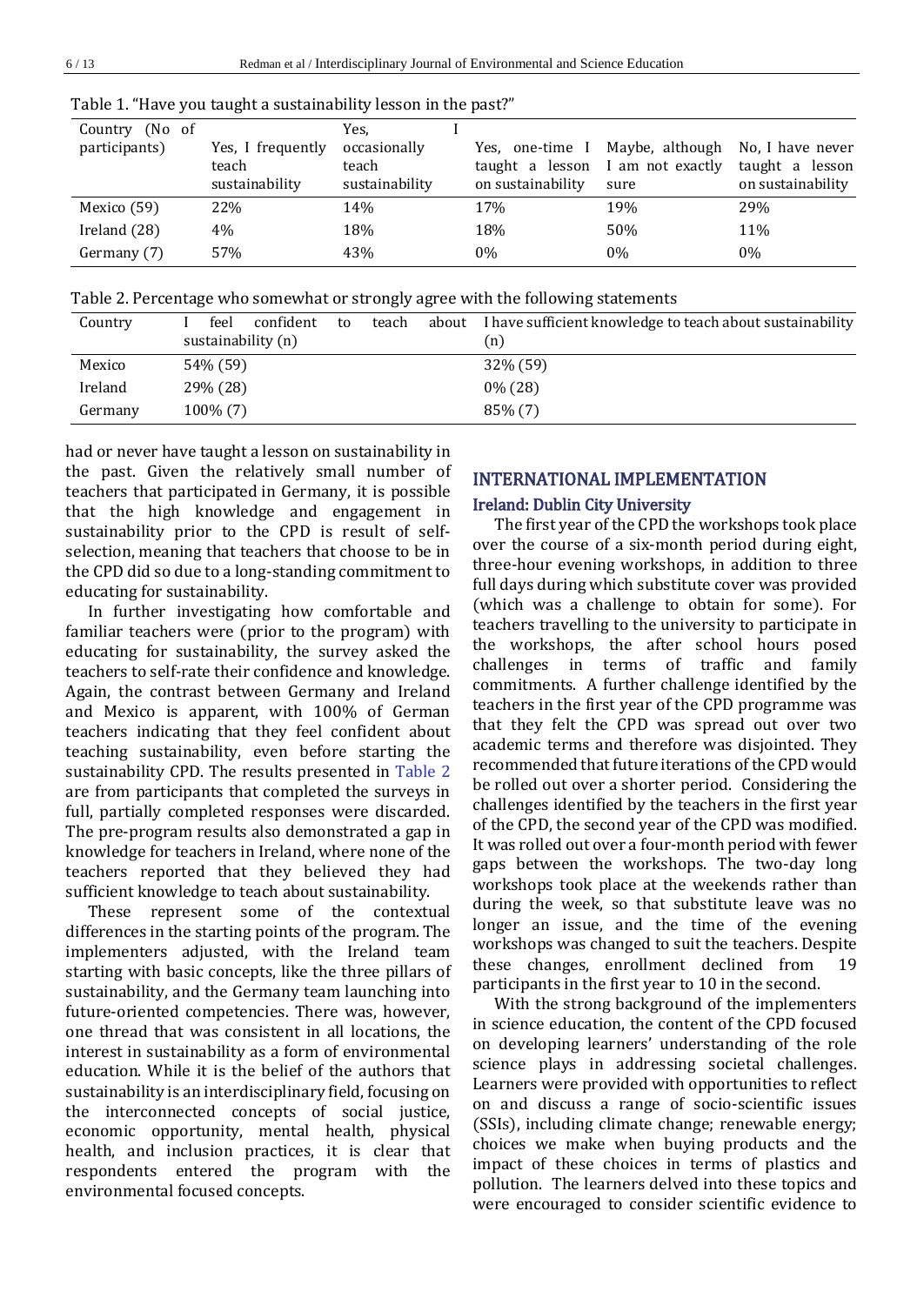back up their arguments and to be cognisant of different environmental, social and economic factors. The Irish CPD was also focused on supporting teachers in enabling their students to apply and develop scientific knowledge to help them make sense of phenomena they encounter in their everyday lives. Teachers therefore were introduced to inquirybased science education (IBSE) methodologies (Harlen, 2012). See Table 3 (below) for an example of the activities employed. The aim of the collaborative hands-on inquiries and design and make tasks was to afford children with opportunities to apply and develop a range of scientific inquiry, critical thinking and problem-solving skills.

The culminating activity of the CPD was the implementation of a sustainability project within a whole school context. The two teachers per school who participated in the CPD program collaborated to plan and implement the sustainability project in their school. The teachers started planning their schools' projects by participating in a visioning activity that included transformational sustainability goals and links to Taisce's Green School Programme (Ireland's environmental management and award programme, working with primary and secondary schools). Then they proceeded to plan and implement the projects in their schools.

# México: Instituto Tecnológico y de Estudios Superiores de Monterrey

The team at ITESM partnered with the coordinator of the environmental agenda of the municipality of Santa Catarina, contacting more than 100 local schools. This collaboration resulted in a very diverse pool of participants including primary and secondary teachers, librarians, as well as city employees. The first edition of the CPD, entitled "Creating Agents of Change Today" was implemented over seven sessions for a total of 60 hours, all of which were held on Saturdays, so that we did not have to cover substitute leave. For the second edition of the CPD, nine sessions were programmed, eight of which were theoretical-practical with a duration of five hours using teaching-learning strategies based on competencies and the ninth session was the community symposium. The extensive recruitment in the Mexico case, as compared to the other locations, can be partially attributed to the partnership with the municipality (although a similar partnership was forged in the Germany location), but also due to the prestige in the community of working with ITESM.

The program started with the teachers learning about the international project, the program objectives, and the background and history of sustainable development addressed from a global and local perspective. Activities consisted of direct instruction, field trips to science laboratories on the

|  |  | Table 3. Exemplary Pedagogical Activities from Each Country |  |  |  |  |
|--|--|-------------------------------------------------------------|--|--|--|--|
|--|--|-------------------------------------------------------------|--|--|--|--|

| Ireland                                                                                                                                                                                                                                                                                                                                                                                                                                                                                                                                                                                                                                                                                                                                                                                                                                                                                                                                 | Mexico                                                                                                                                                                                                                                                                                                                                                                                                                                                                                                                          | Germany                                                                                                                                                                                                                                                                                                                                                                                                                                                                                                                                                                                                                                                                                                                                                                                                                                                                                                                                                     |
|-----------------------------------------------------------------------------------------------------------------------------------------------------------------------------------------------------------------------------------------------------------------------------------------------------------------------------------------------------------------------------------------------------------------------------------------------------------------------------------------------------------------------------------------------------------------------------------------------------------------------------------------------------------------------------------------------------------------------------------------------------------------------------------------------------------------------------------------------------------------------------------------------------------------------------------------|---------------------------------------------------------------------------------------------------------------------------------------------------------------------------------------------------------------------------------------------------------------------------------------------------------------------------------------------------------------------------------------------------------------------------------------------------------------------------------------------------------------------------------|-------------------------------------------------------------------------------------------------------------------------------------------------------------------------------------------------------------------------------------------------------------------------------------------------------------------------------------------------------------------------------------------------------------------------------------------------------------------------------------------------------------------------------------------------------------------------------------------------------------------------------------------------------------------------------------------------------------------------------------------------------------------------------------------------------------------------------------------------------------------------------------------------------------------------------------------------------------|
| applied<br><i>IBSE</i><br>Participants<br>methodologies when they designed<br>wind-turbines that will lift a 'load'.<br>They explored how wind-turbines<br>work and how wind energy is<br>transformed into electrical energy.<br>In groups, they designed a working<br>model of a wind turbine that<br>transfers wind energy (using a fan<br>as a wind source) into mechanical<br>energy enabling their wind turbine<br>to lift a 'load'. They considered<br>protecting<br>different factors that engineers<br>must be cognizant of when<br>designing wind turbines. Once they<br>constructed their wind-turbines,<br>teachers.<br>they investigated what factors<br>affect how a wind turbine rotates.<br>collaborative,<br>hands-on<br>This<br>activity develops a range of inquiry,<br>critical thinking and problem-<br>solving skills as well as supporting<br>them in developing their scientific<br>content knowledge on energy. | One of the unique features of the<br>CPD run by ITESM was the<br>fieldtrips. The "Rompepicos" Dam<br>was the first stop, after that the<br>"Huasteca" park located in Santa<br>Catarina, N.L. was visited. The<br>objective of these activities was to<br>have the participants observe,<br>admire and notice rich natural<br>places, so they would be more<br>conscious of the importance of<br>our environment.<br>Local field ecologists joined the<br>team, therefore introducing other<br>experts and content areas to the | The Germany-based teachers connected<br>strongly with the competence-oriented<br>approaches due to the long history of<br>competency-based education in Germany<br>(de Haan, 2010). In the second session of<br>the CPD the teachers envisioned a<br>sustainable school in the future and<br>developed an image of this school. It<br>turned out that this vision was central for<br>the teachers and they regularly drew on<br>and referred to their experience with that<br>visioning activity. This activity engaged<br>with the future-oriented competencies<br>and strategic action, as it was also the<br>starting point to back-cast to the present<br>day and ultimately plan actions to work<br>today towards the sustainable future they<br>desire. They presented plans of action to<br>their schools and created posters that<br>connected their projects which they<br>developed and implemented during the<br>CPD, to their long-term vision. |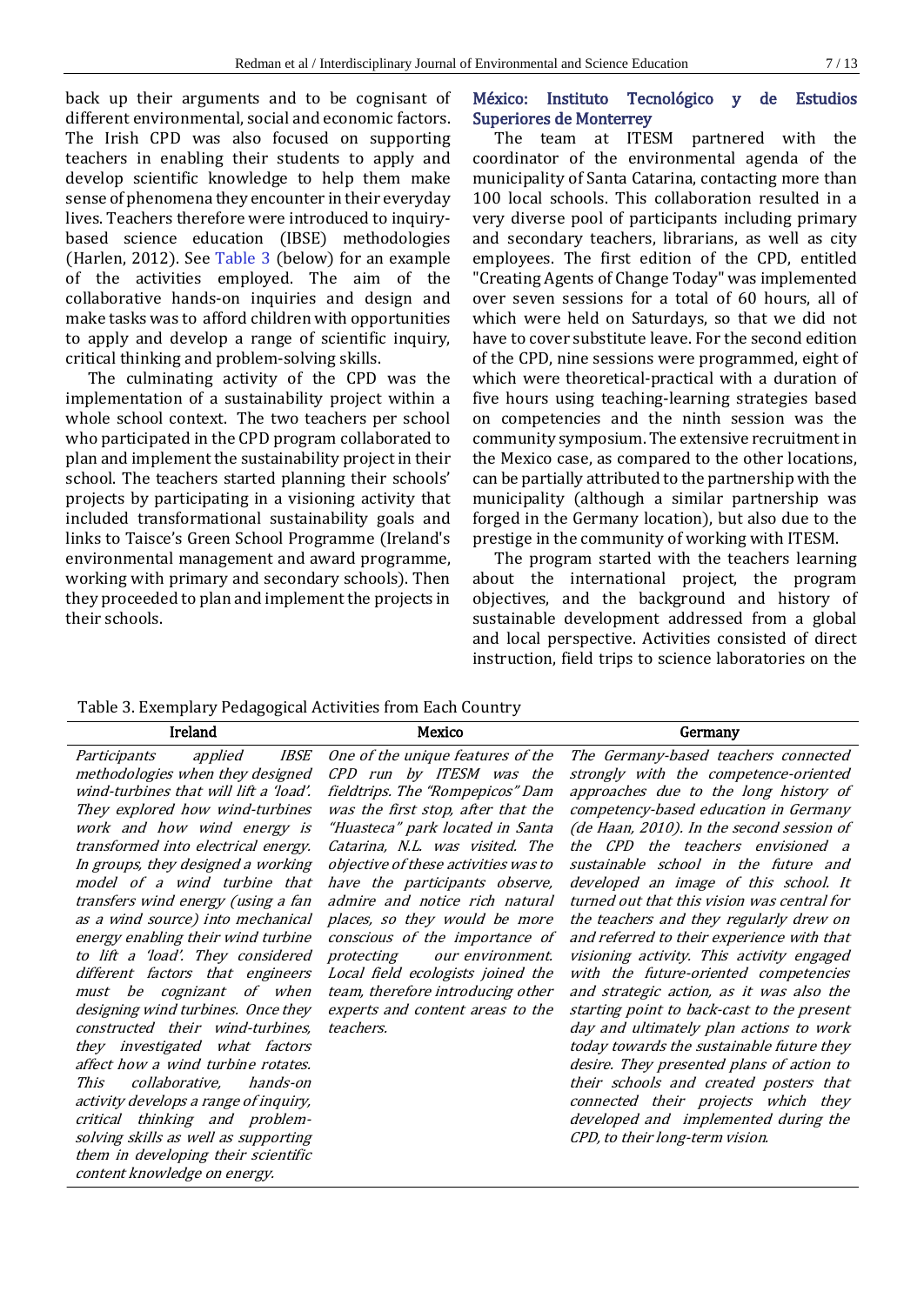ITESM campus, and an introductory activity on nonrenewable and renewable energy. Once the basic concepts were understood, the following three sessions consisted of activities such as carbon footprint calculation; wind-turbine workshops; and lessons with undergraduate students from the Sustainable Development Engineering course on the "Fundamentals for Sustainable Development." During the second year of the CPD, two additional activities were integrated: construction of a smallscale sustainable classroom model and an activity named "Let's go fishing" to teach them about governing the commons.

During the final sessions, the teachers developed action plans to design and implement school-wide projects. Each action plan included a mission, objective, a clear explanation on how their project is going to impart key sustainability competencies, stages and steps to follow for a successful implementation, required material and the estimated impact the project should have. The teachers worked in their teams of 2 or 3 that are at the same school and developed one plan that the GCSO grant supported the material purchasing for. The teachers implemented their projects and presented the outcomes at a community symposium, in the form of poster presentations. The Mayor of Santa Catarina, as well as other political and educational leaders, were in attendance.

#### Germany: Leuphana University of Luneburg

The team partnered with the Institute for Quality Development in Schools of Lower Saxony (NLQ) which was responsible for the organization, participation management and making sure that the teachers were officially acknowledged with certificates. The lack of obligatory CPD hours and the intensive nature of this CPD model, resulted in many teachers (and headmasters) feeling the investment of time was too significant. Thus, the team ended up with 9 participants, consisting of teachers, a headmaster (also teaching) and an ESD-coordinator.

The Lower Saxony Education Ministry provided financial support that enabled the team to have a 2,5 day retreat for the first session. The retreat was held from Thursday-Saturday as a weekend workshop. The remaining workshops needed to be aligned with school dates and vacation time, which is why the time varied in between the workshops and was sometimes not an ideal timespan. The variety (and high level of engagement) of the group in terms of their roles (teacher, headmaster, coordinator) turned out to be very fruitful in the development of the projects and in the reflections and discussions regarding class and school development and related activities. The high affinity to ecological issues of primary school

teachers was the entry point for education for sustainable development and knowledge on which the activities tried to build on, of course also influencing the shape of the professional development. On reflection this affinity was implicitly echoed in the topic or focus of the activities during the CPD (e.g., about the invited experts and excursions).

One of the unique features of the Germany-based CPD was a focus on the theme "food" with problem and solution constellations being built around that theme. With input from the teachers, the LUL CPD aligned the activities, field trips, and planning decisions around this topic. The team intended to make the abstract theory more tangible with a topic that is quite familiar to them, as an integral part of the curriculum, and add new perspectives to it. The thematic decision was also based on the fact that the team recruited especially teachers with "basic science and social sciences" as one of their subjects. Despite intentions, many of the activities and discussions turned out to be strongly problemfocused, rather than addressing a solution-oriented approach. For example, the Fishbone-Diagram was introduced as a tool for problem analyses but due to time constraints the team could not give enough room to explore how this affects the solution development or the evaluation of already existing solutions. Interestingly the very problem-focused approach often used in the introduction of sustainability was reflected at the beginning, but still, once started, the theoretical introduction did not address this intention consistently. Although places and experts to experience sustainability practices in "real life" were chosen, their solutions had not been discussed analytically to carve out how and why these respond to sustainability challenges on different levels and from different perspectives on the problem.

# IMPACT ON SUSTAINABILITY TEACHING PRACTICE – TEACHERS' REFLECTIONS & TEACHERS' ACTIONS

One of the primary objectives of this project was to understand whether an international model that shares key features can be successfully implemented in diverse contexts. Below we use qualitative results from interviews and open-ended responses to offer insights into the impact of the programme design on the experiences of the teachers. As teachers were expected to have implemented sustainability activities and projects during their time participating in the program, they were able to report concretely from their exploration and implementation processes. Analysis of the teachers' reflections revealed three common issues emerged from the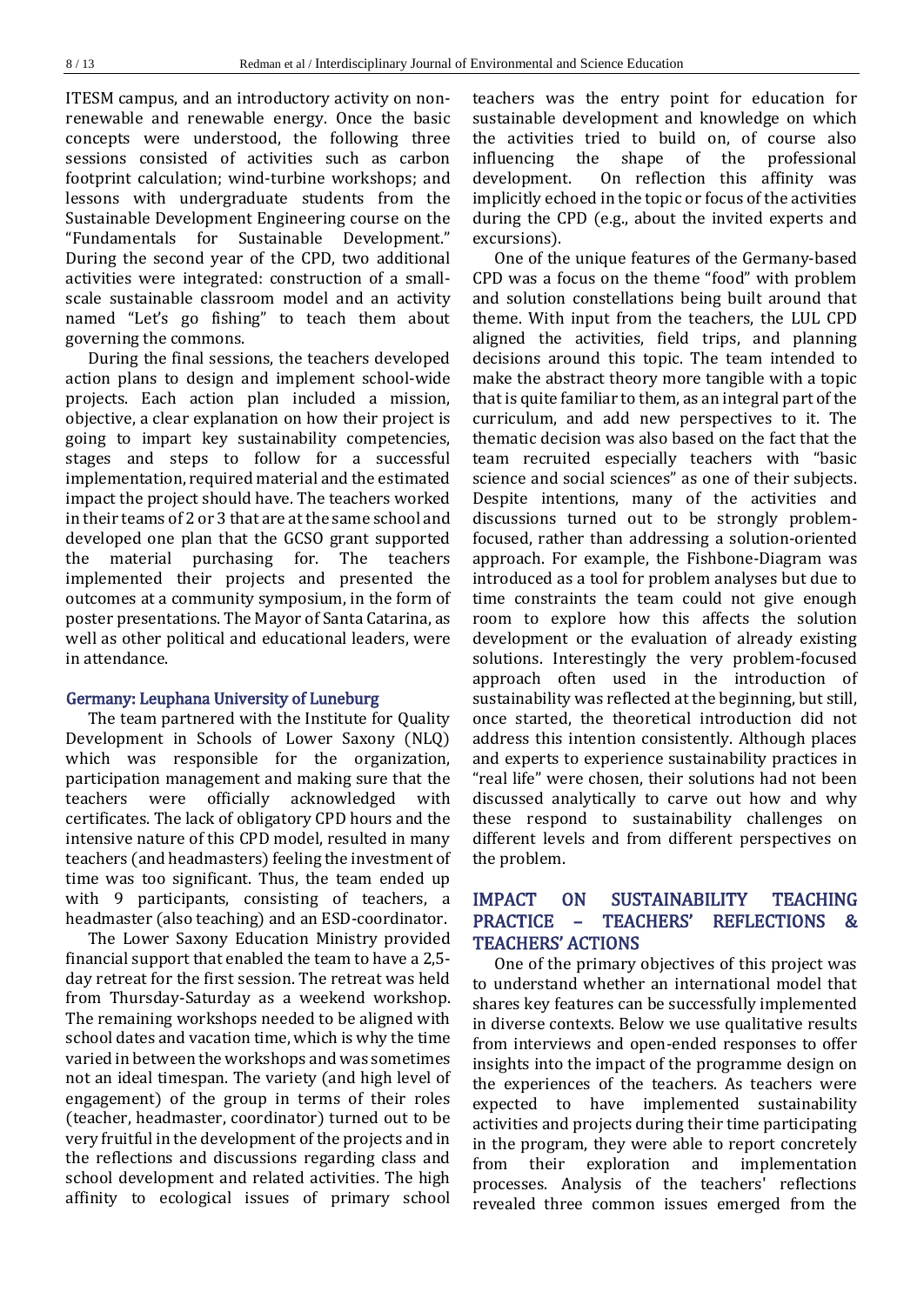intercultural comparison regarding conducting this sustainability CPD:

1) Contact hours sufficient to complete 3T model (Transmission, Translation, Transformation) with multiple touch points. One key learning experience that emerged from the international project was the need to develop a program that could vary in terms of frequency, duration, and number of meetings. Finding the sweet spot that enables a program to guide participants through all 3Ts without overdoing it is critical for success. Each location had a different sweet spot that was guided by feedback from teachers and school administrators. The flexibility and responsiveness of our team to the needs and desires of the key stakeholders was central to building long-lasting and positive relationships between the K-12 schools and the universities. Regardless of the exact number of contact hours, having a multi-month duration was critical in achieving school-based change. In interviews teachers regularly commented that it was important to have multiple points of contact over time. A teacher in Germany stated:

"I thought it was very good, that was the best training I've taken part in up till now, because it was very practice-oriented, you had the time to try things out and then also to reflect. Mostly training sessions are just one day or something or maybe a weekend and then you have ideas, maybe tries something out, but you never get together again, so one doesn't have, let's say, the control function is missing a bit at the end and because there were several dates you had a goal, by then I'll have done this, and then you have, let's say, external pressure to really do it and then I think it works a bit better than if you just come back with the ideas and then try to implement them and then you usually lose sight of it somehow in everyday school life, because there's always so much other stuff."

2) Solutions not problems. Content should be something the implementers are familiar with, the participants are interested in, and can be connected to locally. The emphasis throughout the 3Ts model should be on exploring solutions and how to deal with the complexity of sustainability challenges. At the same time this needs a deeper understanding of sustainability and the interconnectedness of social, ecological, political, and economic aspects. Another key method to emphasize solutions is to model solutions in your own operations and planning. Solutions are meant to empower action and to show that teachers are role models not just through the sustainable solutions discussed in class but also through the sustainable solutions they employ in

their everyday lives. One teacher in Ireland discussed how this approach impacted her; she stated:

"It questioned my attitude to sustainability and made me more aware of the small measures that I can put in place in my personal life to help and also to give a good example for my pupils."

3) Competencies not content orientation. The learning outcomes for sustainability CPD can be more universal even if the content and context is very different because it is about empowering the teachers with the competencies to transform their schools and communities. Focusing on the competencies enabled teachers to weave sustainability into their own content and context. The aim of the CPD in all three countries was to support teachers so that they would feel confident in their sustainability knowledge and skills so they can continuously grow, adapt, and respond to current events. Through competency development, teachers can develop the requisite confidence and skills to adapt the CPD activities to fit their own contexts and curricula and adjust overtime. As a result of this approach, teachers commented on their more holistic understanding of sustainability. For instance, one teacher in Ireland stated:

"I feel significantly more confident in relation to teaching about sustainability. It has not only given me a better insight into the world of sustainability but has also equipped me with invaluable teaching skills and tools to inform and educate the children about the topic."

The above three points did not operate in isolation, rather they supported each other. We explore solutions but we think about solutions within a complex system (hence using systems thinking). After the CDP, teachers were easily able to talk about these features and how they worked together. One teacher in Ireland stated:

"I found the work on Systems thinking really affected how I approached lessons on sustainability. In lessons we looked at all the knock-on effects of any of our suggested solutions."

A teacher in Mexico expressed the value of having a deep understanding of sustainability to carry into the future as well as some example curricula to use today. The teacher stated (translated from Spanish):

"I now have a good understanding of the conceptual work and investigations (research)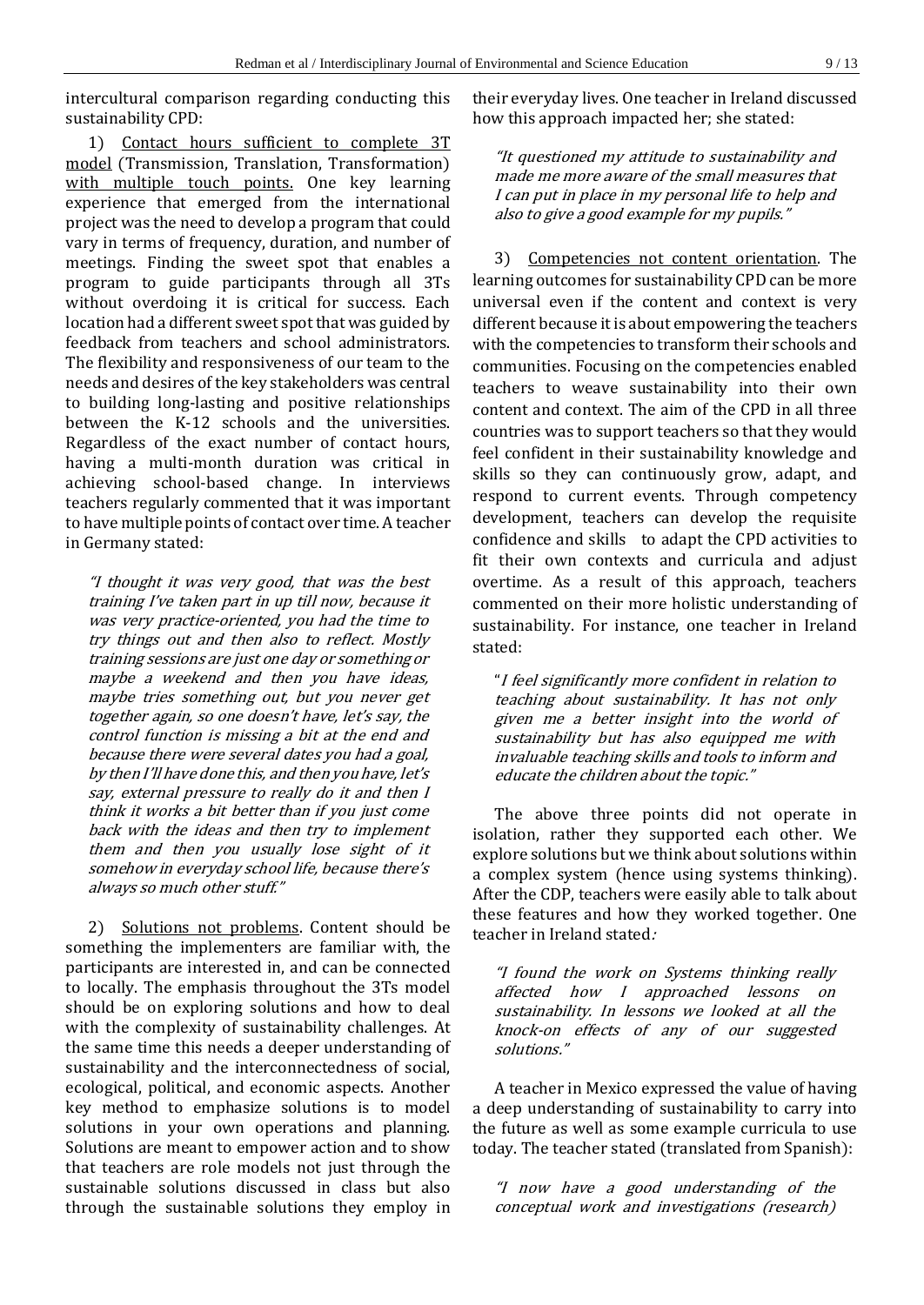on the subject and can bring it to students as a dynamic story, starting with the fun examples."

Another comment of one teacher from Germany touches on sustainability being infused throughout their curriculum, campus, and community. He stated:

"We have also added education for sustainable development to the school development plan in a more target-oriented way and are planning to discuss that with all the staff and also with the school's parent council and to see what projects or activities we could do and there are a lot of ideas from my colleagues and I on what we could do concerning the topic waste or the school garden, yes the experiment room, cooperation with the, eh, what's it called, social eco-village here in X-city or with the gardener's clubs that there are here. We also considered the possibility of working together with the Landvolk, who are happy to come to the school to work on agriculture and products with the children."

Statements such as the one above demonstrates the practice-oriented, implementation-focused direction of this program. The potential impact in the school becomes visible in these reflections.

### DISCUSSION

The findings from this international CPD project highlight the opportunities of working towards a shared framework but call into question the scalability of a lock-step program. The approach taken by this team does have some generalizable, broadly scalable components, such as the 3T model, a focus on competencies, the implementation of a school-based project, and a multi-touch program, as compared to the standard one-off CPDs. However, that 3T model is most successful when the actual deployment is guided by local feedback, systems, and structures. In this discussion section, we review the key lessons learned regarding impact of CPD, importance of contextual factors, and significant barriers to widespread deployment, in discussion sections A-C.

### Substantial Impact

The purpose behind creating an impactful sustainability CPD is not to educate the teachers per se, but to concretely change the way today's youth are being educated (in a more rapid fashion than the typical work with pre-service teachers). The overview across the three sites demonstrated the impact of supporting school projects developed over the school year with school stakeholders and delving into sustainability beyond the transmission phase to

reach a deeper and more dynamic understanding. This points to the importance of one of the design principles: duration and multiple touch points. By lengthening the CPD, teachers experimented with implementation *during* the program and received support both explicitly (answering questions) to implicitly (a community of support for experimentation). This finding reinforces the research laid out by Desimone (2009), Guskey and Huberman (1995), and Birman et al. (2000), calling for longer duration, multi-session CPD that integrates the learning that happens within the classroom and school. These researchers highlight that through integrating school practices as part of the teacher projects (e.g., composting programs in the cafeteria) and classroom pedagogy (e.g., future visioning led by the teachers with their students), we can have a longer lasting and more systemic impact, as compared to the traditional approach of disseminating ready-to-use curriculum in a one-off program. We want to have an impact on our schools and students through CPD, therefore we need to design and implement programs that follow best practices for achieving this impact, which means going beyond the transmission phase and developing CPD programs that include time for teachers to translate their new knowledge and skills into practice.

### Contextual Factors

Although CPD can provide significant opportunities for teachers to develop self-efficacy (Redman, et al., 2018), implementing a single model for sustainability CPD across contexts proved quite challenging. The education systems, laws, curricula, cultures, etc. are significantly different. Fortunately, this project had several things working in favor of success. Firstly, a model was agreed which was sufficiently universal, and that focused competencies rather than specific thematic areas. Through a competencies approach, programs can more effectively collaborate and coordinate their efforts, while also supporting the integration of context specific topics. The 3T structure model could also be adapted to very different schedules, implementers, curricula, and cultural contexts, providing an extended CPD experience in line with existing good practice (Murphy, Smith, Varley, & Razi, 2015; Redman et al., 2018) all while getting the participants more or less to similar places in terms of sustainability project implementation by the end.

One of the key differentiations of this CPD model versus what is typically done is the focus on working with the teachers to translate their learnings and transform their schools. Again, this goes to the development of a model with multiple touchpoints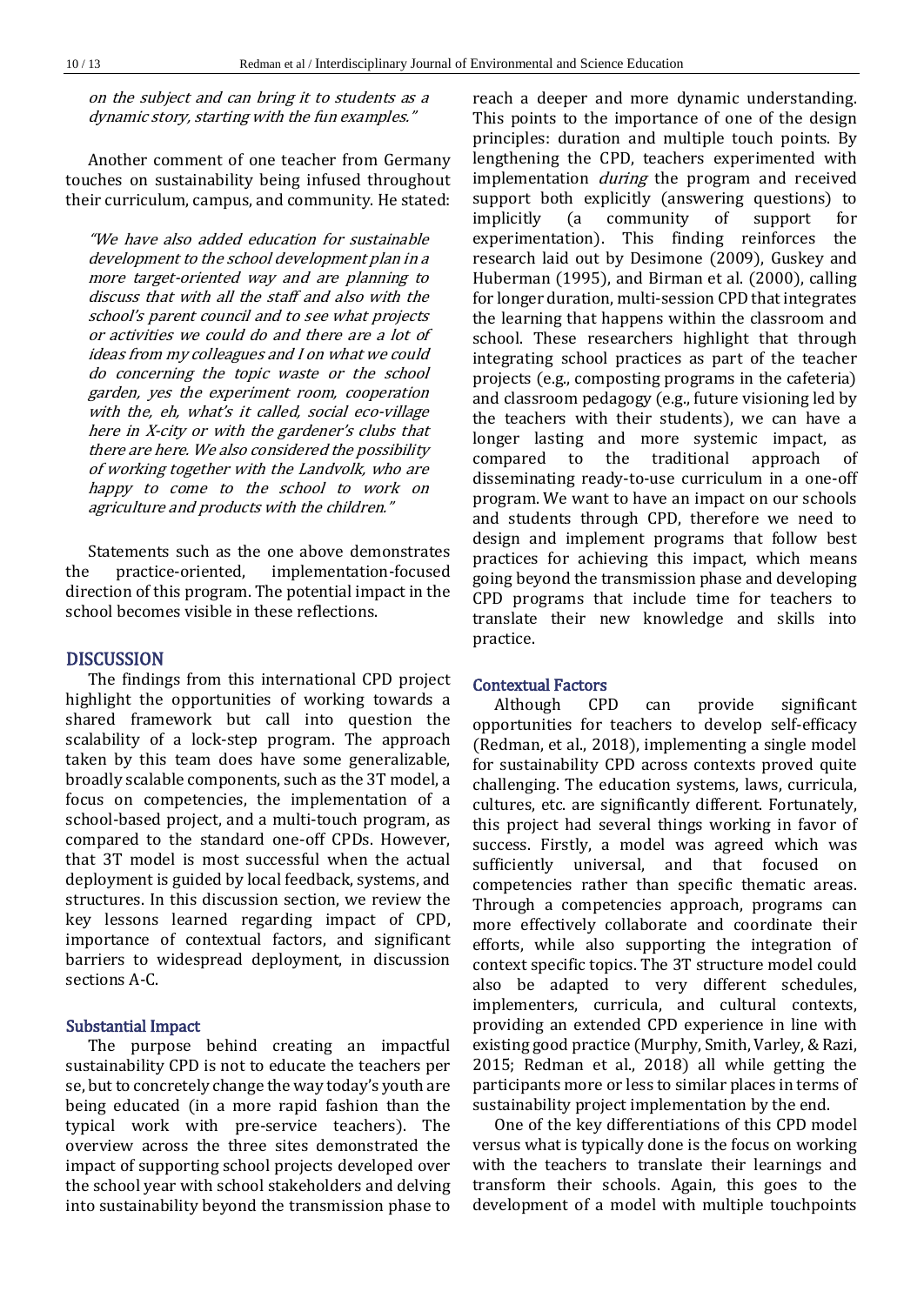and a long duration, rather than a CPD with one faceto-face period, little to no follow-up regarding the implementation process. While this approach was successful, in general, the specifics of how to do it needs to be highly customized for each country and even locality.

### Significant Barriers

While this project identified pathways to success and scaling sustainability CPDs, the barriers to utilizing this as an instrument for societal transformation are significant. Firstly, getting teachers enrolled in long-term, multi-touch CPD programs is a huge challenge. This project was well funded and able to offer much better support both directly and in-directly to teachers than might typically be available, yet, outside of Mexico, significant barriers to teacher recruitment were recognised. While the Mexico-case was boosted by a partnership with the local government, the same approach of partnering with the local government did not work in Germany. It may be that there are no universally successful ways to recruit, rather they need to be highly particularized for the place and time. The type of CPD which we argue is necessary to have a real impact is much harder to fit into the existing systems of CPD and recruit participants for. Teachers have limited hours and are already overburdened, so if there are CPD options that are eighthours in duration, they may be seen as more desirable than longer duration options.

This CPD model seeks to push beyond the norm towards transformational sustainability, based on real-world solutions. From the curriculum, to the teachers, to the implementers, environmental education with its orientation towards traditional natural science and a problem-focus is very challenging to get past, as all three contexts were more or less implemented with a natural science, environmental education bias. The teachers' interest in the pre-program survey, also reinforced this environmental focus. This is a barrier to integrating critical sustainability issues, such as social justice.

Sustainability does not fall into traditional school subjects nor does it have traditional learning objectives. Rather the objectives of sustainability CPD are linked to values, ethical action, and transformative change that goes beyond institutional walls. In all three countries, there is limited institutional support for sustainability education. In Mexico and Ireland there currently are no sustainability-related standards or curricular strands. Until sustainability has a recognized place in the curricula, it will continue to be viewed as an addon, rather than an integral part of education.

Another critical aspect for success seems to be finding the right type of social and institutional support for teachers. What shape this should take is less clear as different types of institutional support had mixed success, and we would argue that further research into school transformations towards sustainability is needed to unravel how CPD can best support this. It is imperative that we explore means by which the barriers to engagement in CPD can be overcome in order to make the most of the power and expertise of in-service teachers (Biasutti, Concina, & Frate, 2019). This resonates well with insights in different types of ESD teachers and respective competencies (Timm & Barth, 2021).

### **CONCLUSION**

Transformative sustainability education is a push from the current trajectory, educational methods, and modes of operating (Frisk & Larson, 2011; Vare et al., 2019); however, even in an intense, multi-touch CPD, the teachers and CPD leaders struggled to go beyond environmental sustainability as an extension of the initial concepts. Using frameworks, such as the Sustainable Development Goals, did support the expansion of sustainability concepts into more social and economic realms but there is much more that can be done. To get holistic, integrative sustainability concepts into every school and curriculum, there needs to be more institutional support and incentive structures built that afford teachers the time and space to plan for this integration.

While there are numerous logistical and structural challenges to this CPD model, none would seem insurmountable and even in the face of these challenges, we would argue that we need to work harder to collaborate with in-service teachers as such a recognized resource (Biasutti, Concina, & Frate, 2019). The academy continues to focus its energy on pre-service teachers (e.g. Archambault, Hartwell, Frisk, & Hale, 2012), while we have shown in this project the substantial potential of sustainability CPD to have impact on our education system immediately. Significantly more research and experimentation is needed to better inform how CPD could better support teachers in doing this. The teachers entered the CPD with very different knowledge and tools to implement ESD. They departed having successfully implemented sustainability curriculum and schoolwide projects. We cannot wait for our future teachers to shape our school institutions, we need to work at all intervention points, including expanding workshops with experienced, in-service teachers.

The model presented here, serves as a framing which we argue should be used as a starting point anywhere. In particular, CPD facilitators can integrate sustainability CPD from many places and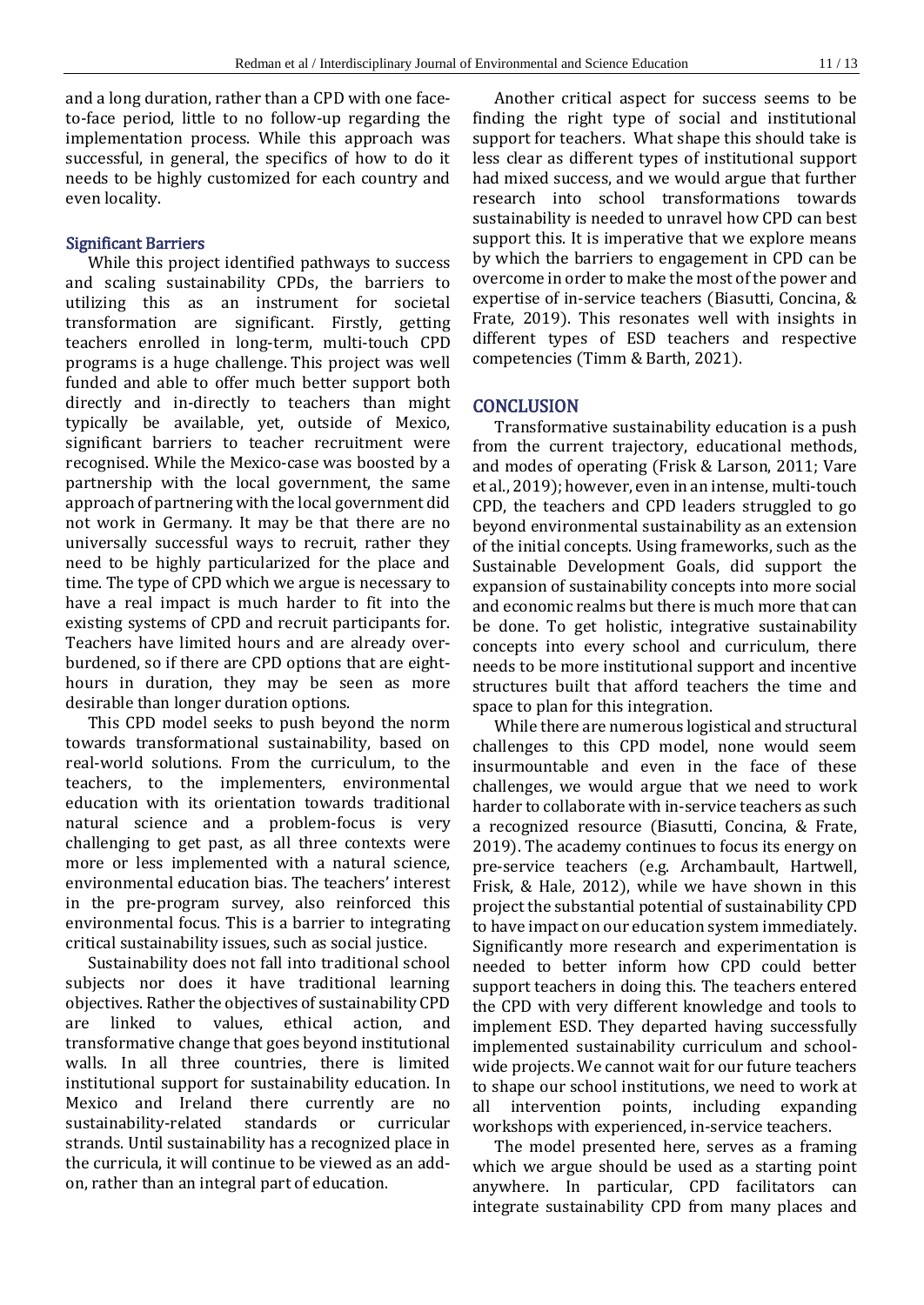points-of-view (as ours did from science education or engineering); the key is that by utilizing this model the implementers themselves learn to view the content and topics they are comfortable with through a sustainability, solutions-oriented lens. This is the critical aspect. Despite the potential and universal features of the model there is even more that needs to be carefully and particularly developed for every different implementation. Yet creating effective, transformative sustainability CPDs will be challenging, we argue that it is only if the international community works together that there is any chance for success.

# **REFERENCES**

- Almers, E. (2013). Pathways to action competence for sustainability—Six themes. The Journal of Environmental Education, 44(2), 116-127. https://doi.org/10.1080/00958964.2012.719939
- Archambault, L., Hartwell, L., Frisk, E., & Hale, A. (2012). Developing sustainability literacy among preservice teachers through web-based learning. Society for Information Technology & Teacher Education International Conference, (1), 83–87. Retrieved from http://www.editlib.org/p/39542/
- Biasutti, M., Concina, E., & Frate, S. (2019). Social sustainability and professional development: Assessing a training course on intercultural education for in-service teachers. Sustainability, 11(5), 1238. https://doi.org/10.3390/su11051238
- Birman, B. F., Desimone, L., Porter, A. C., & Garet, M. S. (2000). Designing professional development that works. Educational leadership, 57(8), 28-33.
- Boone, C. (2015). On hope and agency in sustainability: Lessons from Arizona State University. Journal of Sustainability Education, 10(November). Retrieved from

http://search.ebscohost.com/login.aspx?direct=tru e&db=eue&AN=111980231&site=ehost-live

- Bryan, A., & Bracken, M. (2011). Learning to read the World? Teaching and learning about global citizenship and international development in postprimary schools. Irish Aid.
- Bürgener, L. & Barth, M. (2018). Sustainability competencies in teacher education. Making teacher education count in everyday school practice. Journal of Cleaner Production, 174, 821–826.
- Darling-Hammond, L., Wei, R., Andree, A., Richardson, N., & Orphanos, S. (2009). State of the profession: Study measures status of professional development. Journal of Staff Development, 30(2), 42-50. Retrieved from http://eric.ed.gov/?id=EJ832401
- de Haan, G. (2006). The BLK 21' programme in Germany: A Gestaltungskompetenz'based model for Education for Sustainable Development. Environmental Education Research, 12(1), 19–32. https://doi.org/10.1080/13504620500526362
- de Haan, G. (2010). The development of ESD-related competencies in supportive institutional frameworks. International Review of Education, 56(2), 315-328.
- Desimone, L. M. (2009). Improving impact studies of teachers' professional development: Toward better conceptualizations and measures. Educational researcher, 38(3), 181-199. https://doi.org/10.3102/0013189X08331140
- Desimone, L. M., Porter, a. C., Garet, M. S., Yoon, K. S., & Birman, B. F. (2002). Effects of professional development on teachers' instruction: Results from a three-year longitudinal study. Educational Evaluation and Policy Analysis, 24(2), 81–112. https://doi.org/10.3102/01623737024002081
- Ferreira, J.-A. A., Ryan, L., & Tilbury, D. (2006). Wholeschool approaches to sustainability: A review of models for professional development in pre-service teacher education. researchonline.mq.edu.au. Retrieved from the set of the set of the set of the set of the set of the set of the set of the set of the set of the set of the set of the set of the set of the set of the set of the set of the set of the set of the set o https://www.researchonline.mq.edu.au/vital/acces s/services/Download/mq:2015/SOURCE1
- Frisk, E., & Larson, K. L. (2011). Educating for sustainability: Competencies & practices for transformative action. Journal of Sustainability Education, 2, 1-20. https://doi.org/None.002
- Garet, M. S., Porter, A. C., Desimone, L., Birman, B. F., & Yoon, K. S. (2001). What makes professional development effective? Results from a national sample of teachers. American Educational Research *Journal*, 38(4), 915-945. https://doi.org/10.3102/00028312038004915
- Guskey, T. R., & Huberman, M. (1995). Professional development in education: New paradigms and practices. Teachers College Press, 1234 Amsterdam Avenue, New York, NY 10027 (paperback: ISBN-0- 8077-3425-X; clothbound: ISBN-0-8077-3426-8).
- Harlen, W. (2012). Inquiry in science education. Resources for Implementing Inquiry in Science and Mathematics at School. Retrieved from Http://Fibonacci. Uni-Bayreuth. de/Resources/Resources-for-Implementing-Inquiry. Html.
- McGarr, O. (2010). Education for sustainable development in technology education in Irish schools: A curriculum analysis. International Journal of Technology and Design Education, <sup>20</sup>(3), 317- 332.
- McCormack, O., & O'Flaherty, J. (2010). An examination of pre-service teachers' attitudes towards the inclusion of development education into Irish postprimary schools. Teaching and teacher education, <sup>26</sup>(6), 1332-1339.
- Murphy, C., & Smith, G. (2012). The impact of a curriculum course on pre-service primary teachers' science content knowledge and attitudes towards teaching science. *Irish Educational Studies*, 31(1), 77–95.